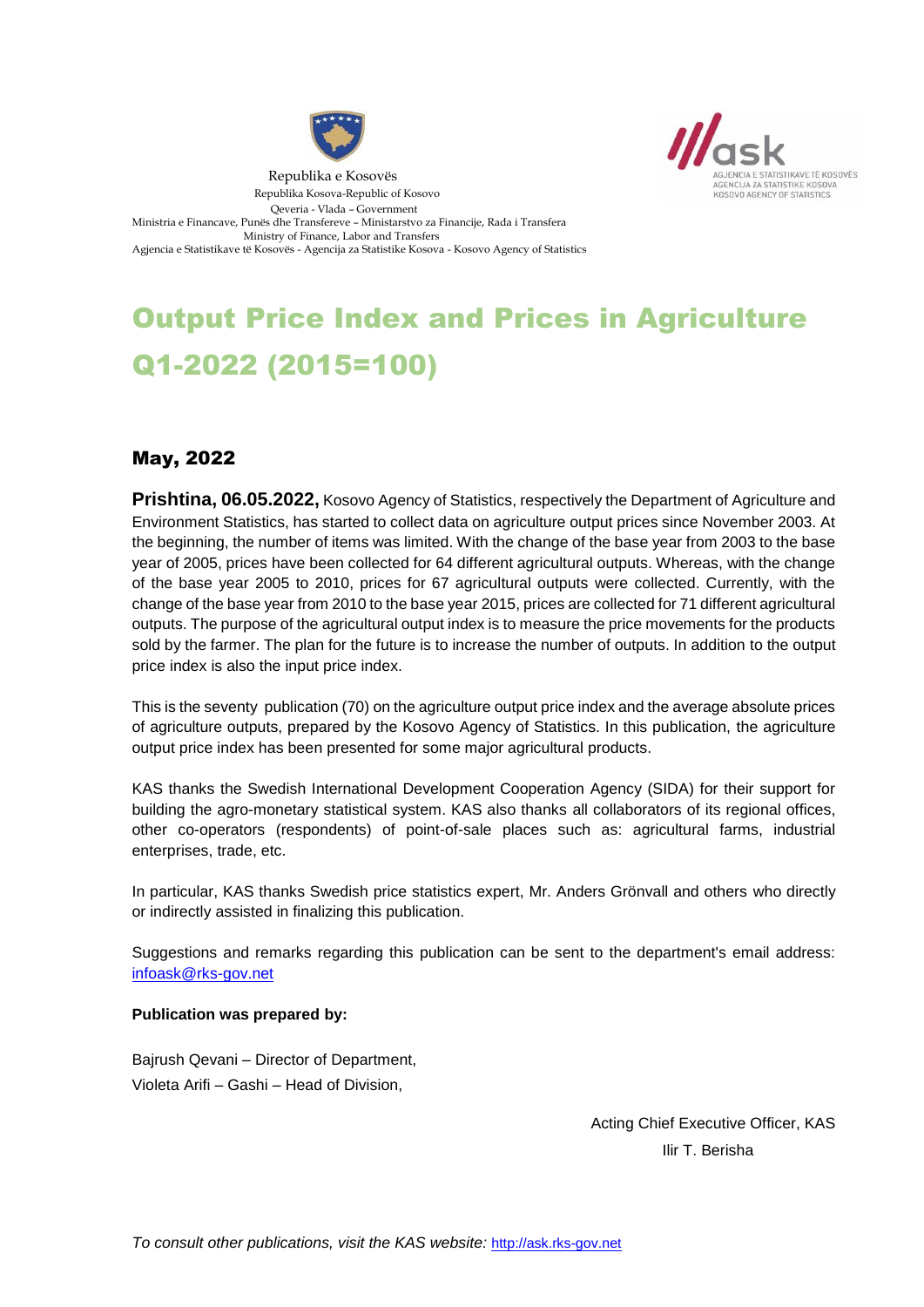## **Abbreviations and Acronyms**

- KAS Kosovo Agency of Statistics
- API Agriculture Price Index
- EU European Union
- SIDA Swedish International Development Cooperation Agency
- Q1 First quarter

## **Key to symbols**

- . Not aplicable
- ‰ Promile

In the tables where figures have (weight) have been rounded to the nearest final digit might be a slight discrepancy in the sum.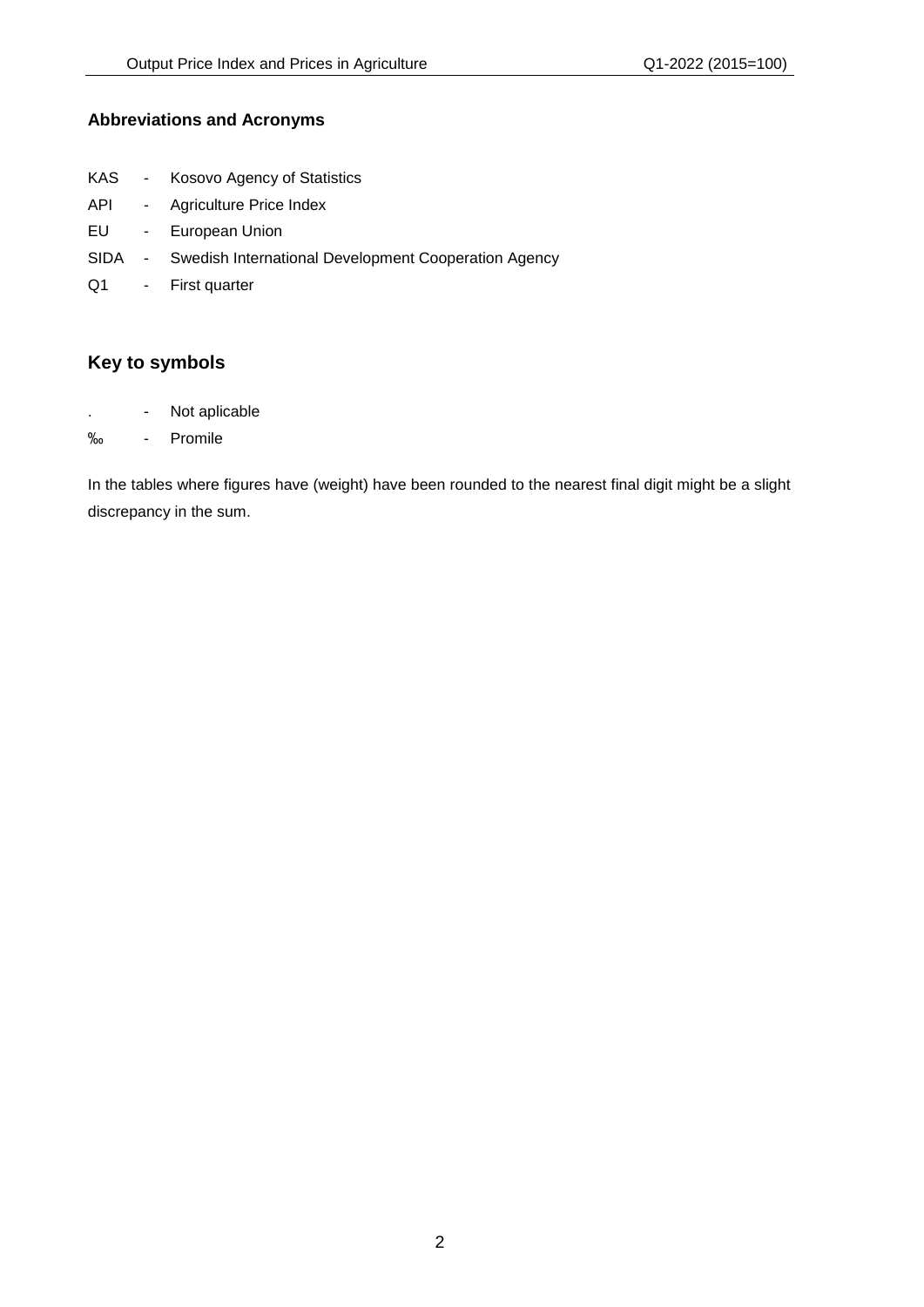## **Content**

#### Page

| Tab. 2: Monthly Agricultural Output Price Index Januar-March 2021 (2015=100) 6                     |  |
|----------------------------------------------------------------------------------------------------|--|
|                                                                                                    |  |
| Tab. 3: Monthly Absolute Average Prices in euro for some major agriculture products, Januar -March |  |
|                                                                                                    |  |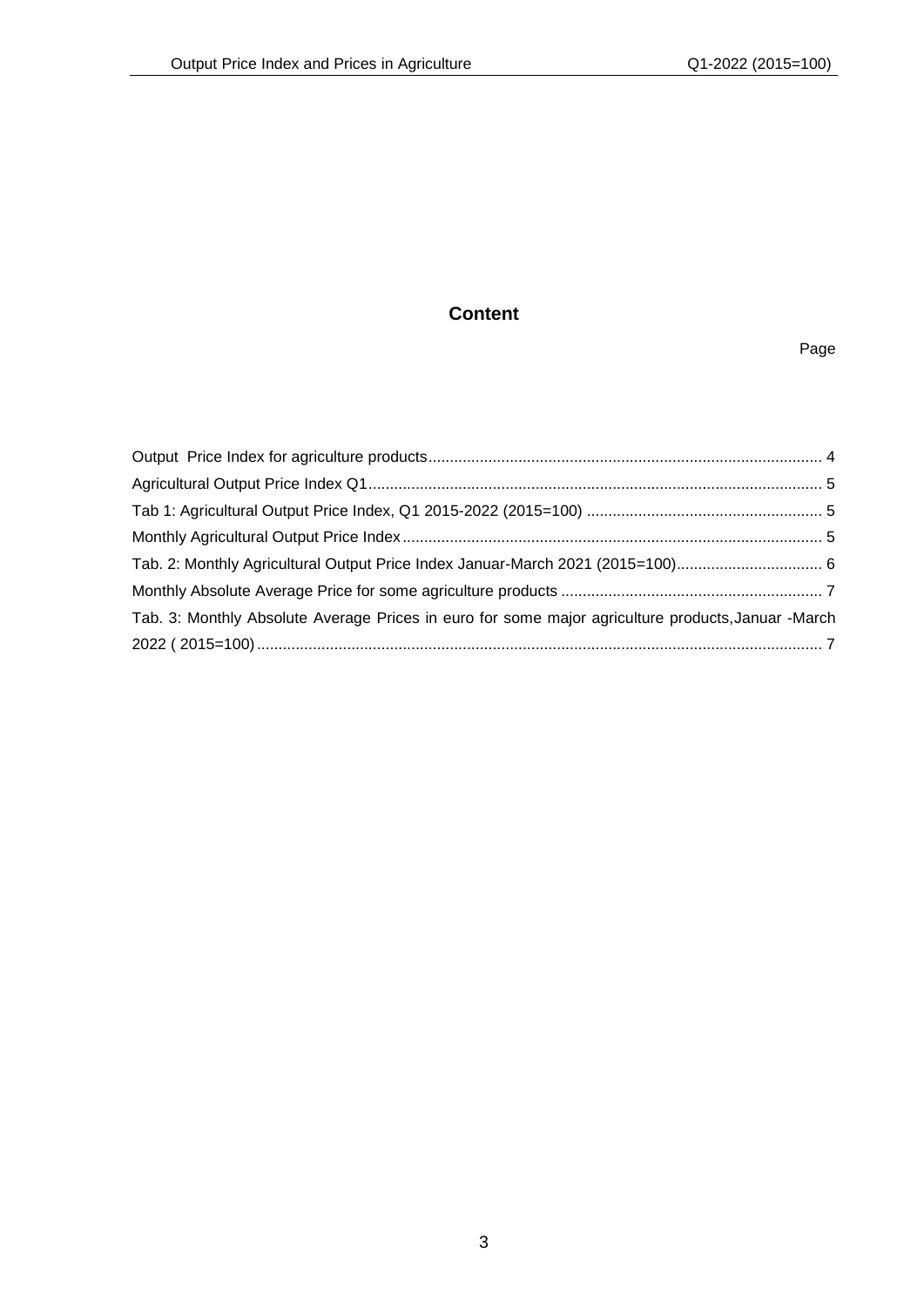## <span id="page-3-0"></span>**Output Price Index for agriculture products**

The data presented in this publication include data on the monthly index covering the period from Januar to march of the year 2022 with the base year 2015=100. To make the comparisons and to observe the changes, data for the first quarterly (Q1) 2015-2022 are presented in the base year of 2015 (2015 = 100)

KAS has changed the base year from 2010=100 in 2015=100 according to Eurostat methodology. In this publication are collected the prices of local agriculture outputs in Kosovo. Price collection is done in markets, farms and other places.

The products that make up the base for the agriculture output price index are divided into two main groups: Crop and Animal Output (plant and livestock products). Within crop output, prices are collected for these groups: cereals forage plants, vegetables, potatoes and fruits.

In animal output, prices have been collected for livestock and livestock products. Within livestock, prices are collected for four categories of animals: cattle, sheep, pigs and poultry. These prices are based on live weight of animals. Within livestock the output prices are collected for: milk, eggs and honey. All prices are calculated in Euro and the units are in kg, liter and pieces.

Figure 1, shows Monthly Output Price Index from January - December 2021 and first quarter 2022 for Total Output as well as for Crop and Animal Output (2015 = 100).

In the first quarter 2022 the index for Animal Output has increased by (15,33%) compared to the same period 2021 The index for Crop Output has increased by( 25,62%) compared to the same period 2021.Total Output Index has also increased by (17,72%) compared to the same period 2021.

#### **Fig. 1: Output Price Index for Crop Output,Animal Output and Total Output, 2015- 2022(2015=100)**

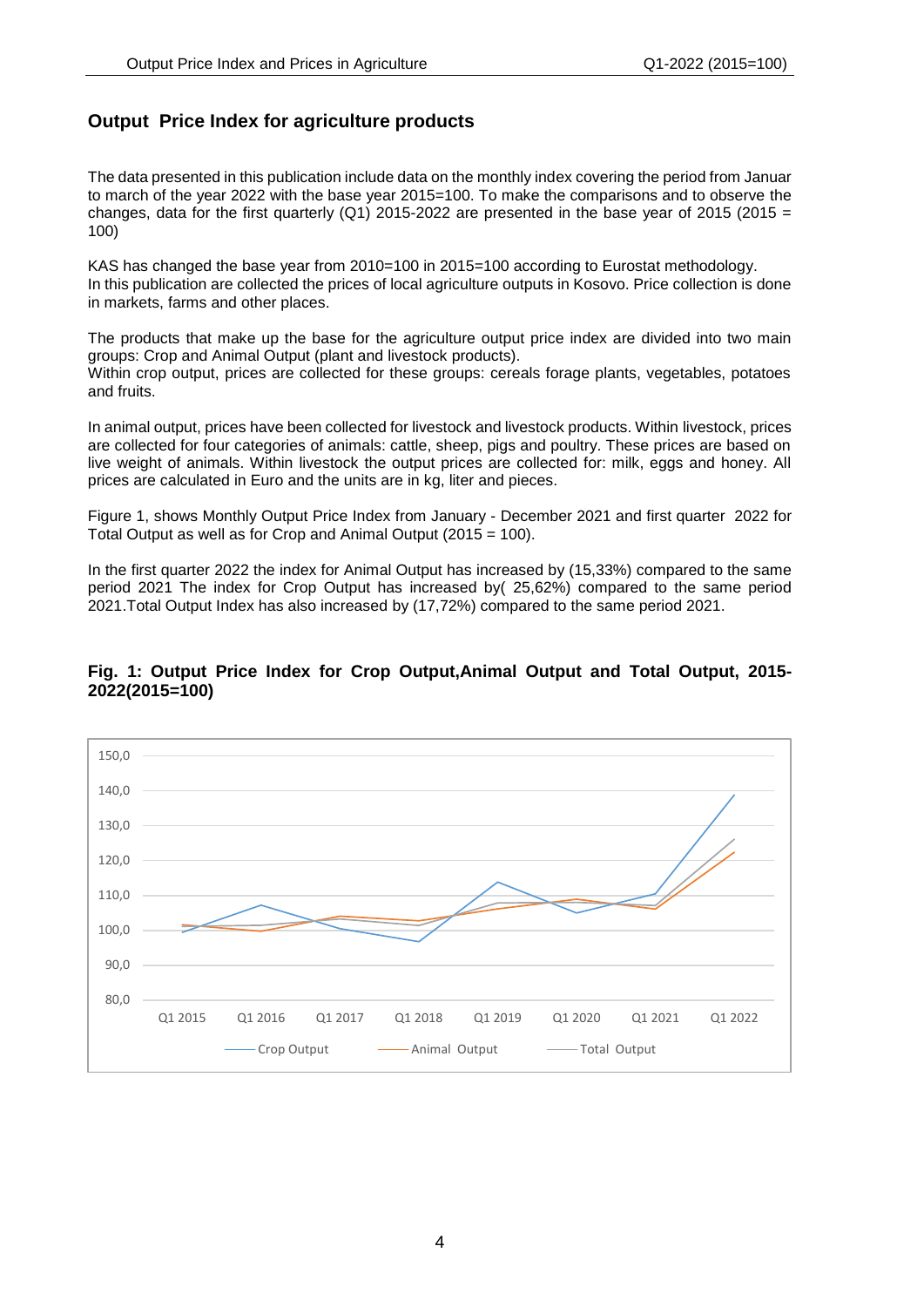## <span id="page-4-1"></span><span id="page-4-0"></span>**Agricultural Output Price Index Q1**

## **Tab 1: Agricultural Output Price Index, Q1 2015-2022 (2015=100)**

<span id="page-4-2"></span>

| API code | <b>Description</b>                                                                              | Q1                   | Q1                   | Q1                   | Q1             | Q1             | Q1             | Q1             | Q1             |
|----------|-------------------------------------------------------------------------------------------------|----------------------|----------------------|----------------------|----------------|----------------|----------------|----------------|----------------|
|          |                                                                                                 | 2015                 | 2016                 | 2017                 | 2018           | 2019           | 2020           | 2021           | 2022           |
| 010000   | <b>CEREALS (including seeds)</b>                                                                | 103,9                | 100,1                | 95,9                 | 78,7           | 109,7          | 112,5          | 92,9           | 149,5          |
| 011000   | Wheat and spelt                                                                                 | 104,3                | 99,9                 | 95,5                 | 77,1           | 110,1          | 113,0          | 92,5           | 150,4          |
| 011100   | Soft wheat and spelt                                                                            | 104,3                | 99,9                 | 95,5                 | 77,1           | 110,1          | 113,0          | 92,5           | 150,4          |
| 012000   | Rye and meslin                                                                                  | 105,4                | 104,0                | 102,6                | 90,9           | 87,1           | 97,7           | 91,5           | 105,9          |
| 013000   | Barley                                                                                          | 99,7                 | 101,3                | 97,3                 | 96,4           | 89,8           | 97,6           | 79,5           | 95,4           |
| 013200   | Malting barley                                                                                  |                      | 101,3                | 97,3                 | 96,4           | 89,8           | 97,6           | 79,5           | 95,4           |
| 014000   | Oats and summer cereal mixtures                                                                 | 105,3                | 107,2                | 103,3                | 94,8           | 94,8           | 84,9           | 98,4           | 106,2          |
| 015000   | Grain maize                                                                                     | 96,7                 | 102,8                | 102,8                | 106,7          | 106,7          | 107,7          | 102,9          | 146,1          |
| 030000   | <b>FORAGE PLANTS</b>                                                                            | 93,8                 | 141,8                | 116,1                | 111,8          | 118,9          | 107,7          | 117,9          | 146,9          |
| 031000   | Fodder maize                                                                                    | 97,3                 | 103,4                | 97,6                 | 92,0           | 92,3           | 94,6           | 97,6           | 135,5          |
| 032000   | Fodder root crops (including forage beet)                                                       |                      |                      |                      |                |                |                |                |                |
| 039000   | Other forage plants                                                                             | 93,7                 | 142,7                | 116,5                | 112,3          | 119,5          | 108,0          | 118,4          | 147,2          |
| 040000   | VEGETABLES AND HORTICULTURAL PRODUCTS                                                           | 103,8                | 97,6                 | 97,7                 | 97,9           | 103,1          | 102,0          | 104,8          | 112,6          |
| 041000   | Fresh vegetables                                                                                | 103,8                | 97,6                 | 97,7                 | 97,9           | 103,1          | 102,0          | 104,8          | 112,6          |
| 041100   | Cauliflower                                                                                     |                      | $\ddot{\phantom{a}}$ | $\ddot{\phantom{a}}$ |                |                |                |                |                |
| 041200   | Tomatoes                                                                                        |                      |                      |                      |                |                |                |                |                |
| 041900   | Other fresh vegetables                                                                          | 103,8                | 97,6                 | 97,7                 | 97,9           | 103,1          | 102,0          | 104,8          | 112,6          |
| 042000   | Plants and flowers                                                                              |                      |                      |                      |                |                |                |                |                |
| 050000   | POTATOES (including seeds)                                                                      | 94,3                 | 105,6                | 96,0                 | 86,9           | 130,1          | 100,6          | 120,0          | 171,6          |
| 051000   | Potatoes for consumption                                                                        | 94,3                 | 105,6                | 96,0                 | 86,9           | 130,1          | 100,6          | 120,0          | 171,6          |
| 060000   | <b>FRUITS</b>                                                                                   | 103,4                | 99,5                 | 105,6                | 124,9          | 100,4          | 116,1          | 114,2          | 105,6          |
| 061000   | Fresh fruit (excluding citrus fruit and grapes)                                                 | 103,4                | 99,5                 | 105,6                | 124,9          | 100,4          | 116,1          | 114,2          | 105,6          |
| 061100   | Dessert apples                                                                                  | 94,3                 | 90,3                 | 101,0                | 121,6          | 91,2           | 114,3          | 115,5          | 103,2          |
| 061200   |                                                                                                 | 119,0                |                      | 122,8                | 138,5          |                |                |                |                |
|          | Dessert pears                                                                                   |                      | 131,2                |                      |                | 125,7          | 145,8          | 135,6          | 128,3          |
| 061300   | Peaches                                                                                         |                      |                      | ÷                    |                |                |                |                |                |
| 061900   | Other fresh fruit, nuts and dried fruit                                                         | 112,5                | 94,3                 | 101,6                | 121,0          | 101,4          | 93,6           | 91,5           | 91,0           |
| 062000   | Citrus fruit                                                                                    | $\ddot{\phantom{0}}$ | $\ddot{\phantom{a}}$ |                      |                |                |                |                |                |
| 063000   | <b>Tropical fruit</b>                                                                           |                      |                      |                      |                |                |                |                |                |
| 064000   | Grapes                                                                                          |                      |                      |                      |                |                |                |                |                |
| 100000   | CROP OUTPUT (010000 TO 090000), including fruits (060000) and vegetables<br>(040000)            | 99,5                 | 107,3                | 100,5                | 96,8           | 113,9          | 105,0          | 110,5          | 138,8          |
| 101000   | CROP OUTPUT (010000 TO 090000), excluding fruits (060000) and vegetables<br>(040000)            | 96,3                 | 114,4                | 101,6                | 92,0           | 122,5          | 105,2          | 113,5          | 159,9          |
| 110000   | <b>ANIMALS</b>                                                                                  | 98,8                 | 96,8                 | 98,8                 | 97,4           | 106,3          | 101,4          | 102,6          | 129,3          |
| 111000   | Cattle                                                                                          | 101,8                | 96,8                 | 99,2                 | 97,8           | 111,9          | 105,4          | 107,5          | 125,4          |
| 111100   | Cattle excluding calves                                                                         | 102,4                | 97,7                 | 100,2                | 99,8           | 114,5          | 107,0          | 105,8          | 123,8          |
| 111200   | Calves                                                                                          | 100,6                | 95,0                 | 96,9                 | 93,7           | 106,3          | 102,1          | 111,3          | 128,8          |
| 112000   | Pigs                                                                                            | 97,9                 | 96,2                 | 95,7                 | 93,7           | 103,4          | 96,2           | 99,0           | 138,2          |
| 113000   | Equines                                                                                         | $\ddot{\cdot}$       | $\ddot{\phantom{a}}$ | ÷                    |                | $\ddot{\cdot}$ | ÷              |                | ÷              |
| 114000   | Sheep and goats                                                                                 | 95,2                 | 96,9                 | 99,6                 | 98,8           | 101,5          | 97,9           | 94,5           | 132,0          |
| 115000   | Poultry                                                                                         | 96,5                 | 98,0                 | 100,2                | 97,4           | 98,2           | 102,7          | 109,9          | 123,0          |
| 115100   | Chickens                                                                                        | 96,5                 | 98,0                 | 100,2                | 97,4           | 98,2           | 102,7          | 109,9          | 123,0          |
| 115900   | Other poultry                                                                                   | 96,5                 | 98,0                 | 100,2                | 97,4           | 98,2           | 102,7          | 109,9          | 123,0          |
| 119000   | Other animals                                                                                   |                      |                      |                      |                |                |                |                |                |
| 120000   | <b>ANIMAL PRODUCTS</b>                                                                          | 102,8                | 100,9                | 106,2                | 104,9          | 106,2          | 111,9          | 107,6          | 119,8          |
| 121000   | Milk                                                                                            | 102,8                | 100,7                | 101,5                | 102,9          | 104,2          | 110,6          | 104,7          | 116,5          |
| 121100   | Cows' milk                                                                                      | 102,8                | 100,7                | 101,5                | 102,9          | 104,2          | 110,6          | 104,7          | 116,5          |
| 121900   | Other milk types                                                                                |                      | $\ddot{\cdot}$       |                      |                | ÷              | ÷              |                |                |
| 122000   |                                                                                                 | 105,8                | 102,6                |                      |                |                |                |                |                |
| 129000   | Eggs<br>Other animal products                                                                   | 94,5                 | 99,9                 | 131,7<br>106,7       | 115,1<br>107,2 | 116,0<br>109,1 | 117,2<br>116,4 | 117,3<br>124,7 | 135,6<br>126,2 |
| 130000   |                                                                                                 | 101,7                |                      |                      |                |                |                |                |                |
|          | ANIMAL OUTPUT (110000+120000)                                                                   |                      | 99,8                 | 104,1                | 102,8          | 106,2          | 109,0          | 106,2          | 122,4          |
| 140000   | AGRICULTURAL GOODS OUTPUT (100000+130000), including fruits (060000)<br>and vegetables (040000) | 101,2                | 101,5                | 103,3                | 101,5          | 107,9          | 108,1          | 107,1          | 126,1          |
| 141000   | AGRICULTURAL GOODS OUTPUT (101000+130000), excluding fruits<br>(060000) and vegetables (040000) | 100,9                | 101,9                | 103,8                | 101,3          | 108,5          | 108,4          | 107,2          | 127,7          |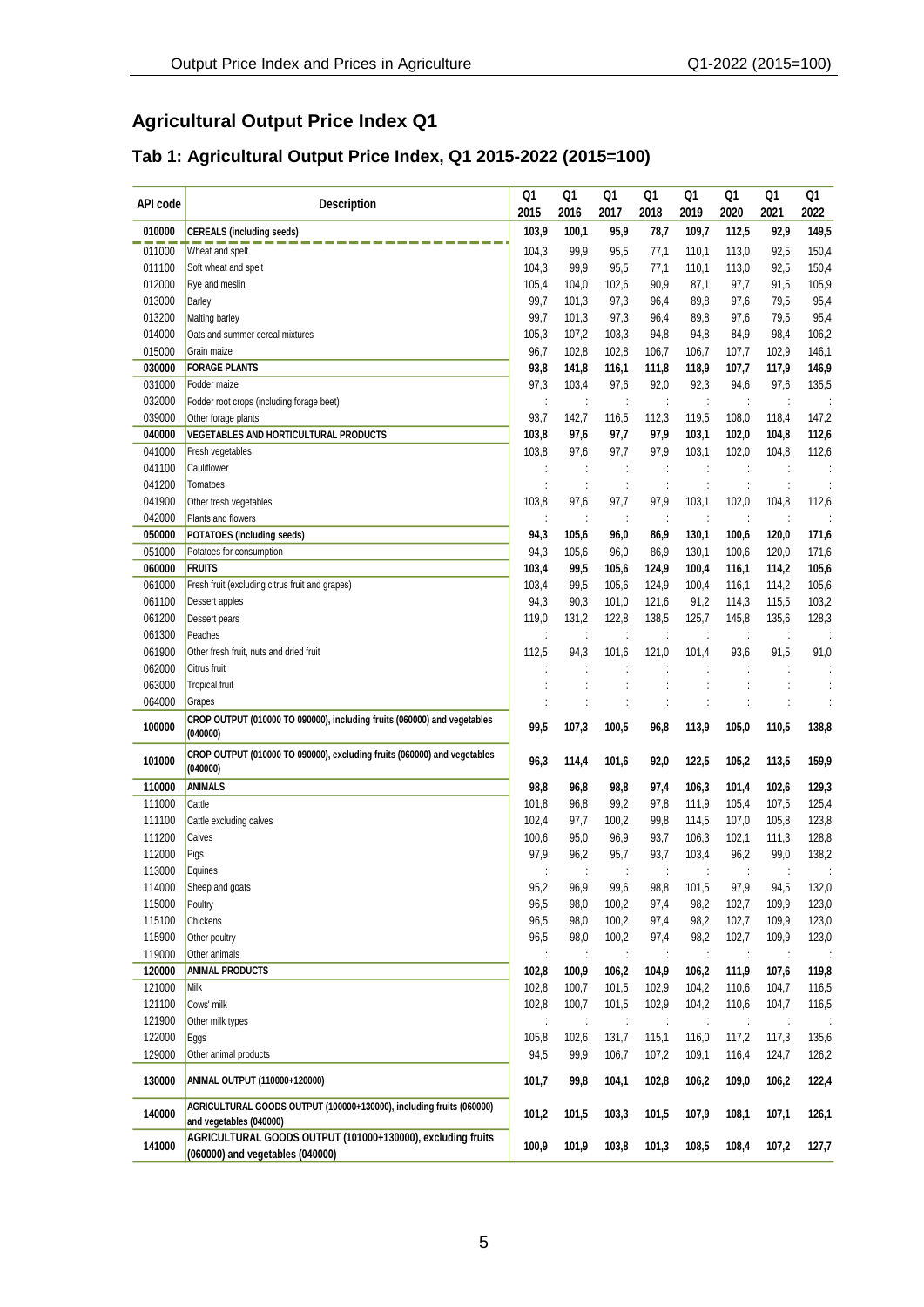## **Monthly Agricultural Output Price Index**

<span id="page-5-1"></span><span id="page-5-0"></span>

|                  |                                      |            | Weight            | 2022                 |                      |                             |  |
|------------------|--------------------------------------|------------|-------------------|----------------------|----------------------|-----------------------------|--|
| <b>Item Code</b> | <b>Groups</b>                        | $\%$       | <b>1000 Euro</b>  | Jan                  | Feb                  | Mar                         |  |
| 0 <sub>1</sub>   | <b>Cereals</b>                       | 27         | 8.940             | 143,1                | 153,2                | 153,6                       |  |
| 01.1             | Wheat                                | 26         | 8.455             | 143,9                | 154,2                | 154,2                       |  |
| 01.3             | <b>Barley</b>                        | 0          | 48                | 91,1                 | 95,4                 | 99,7                        |  |
| 01.5             | Maize                                | 1          | 364               | 139,1                | 145,9                | 155,8                       |  |
| 01.9             | Other cereals                        | 0          | 73                | 103,0                | 106,6                | 110,2                       |  |
| 03               | <b>Forage plants</b>                 | 36         | 11.643            | 145,3                | 146,6                | 149,8                       |  |
| 03.1             | Fodder maize                         | 1          | 425               | 131,1                | 136,0                | 142,1                       |  |
| 0 3.9            | Other forage plants                  | 34         | 11.218            | 145,8                | 147,1                | 150,0                       |  |
| 03.9.1           | Hay                                  | 26         | 8.493             | 146,2                | 146,2                | 147,2                       |  |
| 0 3.9.2          | <b>Straw</b>                         | 4          | 1.234             | 143,8                | 147,6                | 157,2                       |  |
| 03.9.9           | Other forage plants; others          | 5          | 1.491             | 145,2                | 151,5                | 160,5                       |  |
| 04               | Vegetables                           | 210        | 68.778            | 111,7                | 112,9                | 112,6                       |  |
| 04.1             | Fresh vegetables                     | 210        | 68.778            | 111,7                | 112,9                | 112,6                       |  |
| 0,4.1.2          | Tomatoes                             | 31         | 10.107            | $\ddot{\phantom{a}}$ | $\mathcal{L}$        | ÷                           |  |
| 04.1.9           | Other fresh vegetables               | 179        | 58.671            | 111,7                | 112,9                | 112,6                       |  |
| 04.1.9           | Pepper                               | 105        | 34.293            | ÷                    | $\sim 10$            | ÷                           |  |
| 04.1.9.1         | Cabbage                              | 1          | 388               | 179,4                | 179,4                |                             |  |
| 04.1.9.4         | Cucumbers                            | 1          | 429               |                      | $\mathcal{L}$        |                             |  |
| 04.1.9.6         | Onions                               | 8          | 2.569             | 119,2                | 122,4                | 119,2                       |  |
| 04.1.9.7         | Beans                                | 49         | 16.071            | 111,8                | 111,8                | 111,8                       |  |
| 04.1.9           | Water melon                          | 2          | 550               |                      | $\ddot{\phantom{a}}$ | $\mathcal{I}$               |  |
| 04.1.9.9.9       | Other fresh vegetable; other         | 13         | 4.371             | 100,3                | 106,8                | 115,0                       |  |
| 0 <sub>5</sub>   | <b>Potatoes</b>                      | 62         | 20.348            | 177,6                | 177,6                | 177,6                       |  |
| 06               | <b>Fruits</b>                        | 87         | 28.598            | 110,9                | 100,3                | 100,0                       |  |
| 06.1             | Fresh fruits                         | 52         | 16.970            | 110,9                | 100,3                | 100,0                       |  |
| 06.1.1           | Apple                                | 7          | 2.360             | 103,2                | 103,2                | 103,2                       |  |
| 06.1.2           | Pears                                | 6          | 1.963             | 128,3                | $\frac{1}{2}$        | $\mathcal{L}^{\mathcal{L}}$ |  |
| 06.1.9           | Other fresh fruit                    | 39         | 12.646            | 90,6                 | 93,0                 | 88,8                        |  |
| 06.1.9.2         | Plums                                | 22         | 7.221             |                      | ÷                    | ÷                           |  |
| 06.1.9.4         | Nuts and dried fruit                 | 3          | 846               | 90,6                 | 88,8                 | 88,8                        |  |
| 0 6.1.9.9        | Other fresh fruits; other            | 14         | 4.579             | 90,7                 | 105,6                |                             |  |
| 06.4.1           | Desert grapes                        | 12         | 3.899             |                      |                      |                             |  |
| 06.4.9           | Wine grapes                          | 24         | 7.729             |                      |                      |                             |  |
| 10<br>11         | <b>Crop Output</b><br><b>Animals</b> | 423<br>162 | 138.307<br>52.824 | 126,1<br>127,8       | 125,3<br>129,0       | 125,3<br>131,1              |  |
| 11.1             | Cattle                               | 74         | 24.125            | 124,4                | 125,0                | 126,8                       |  |
| 11.2             | Pigs                                 | 28         | 9.199             | 135,6                | 138,8                | 140,1                       |  |
| 11.4             | Sheep                                | 46         | 14.944            | 130,9                | 130,9                | 134,4                       |  |
| 11.5             | Poultry                              | 14         | 4.556             | 119,7                | 124,3                | 124,9                       |  |
| 11,9             | Other animals (horses)               | 0          |                   |                      |                      |                             |  |
| 12 <sub>2</sub>  | <b>Animal Products</b>               | 415        | 135.853           | 116,5                | 117,2                | 125,6                       |  |
| 12.1<br>12.2     | <b>Milk</b><br>Eggs                  | 334<br>62  | 109.198<br>20.112 | 113,0<br>133,5       | 113,5<br>135,6       | 122,9<br>137,6              |  |
| 12.9             | Other animal products                | 20         | 6.543             | 122,8                | 122,8                | 133,0                       |  |
| 13               | <b>Animal Output</b>                 | 577        | 188.677           | 119,7                | 120,5                | 127,1                       |  |
| 14               | <b>Total Output</b>                  | 1000       | 326.984           | 122,4                | 122,5                | 126,4                       |  |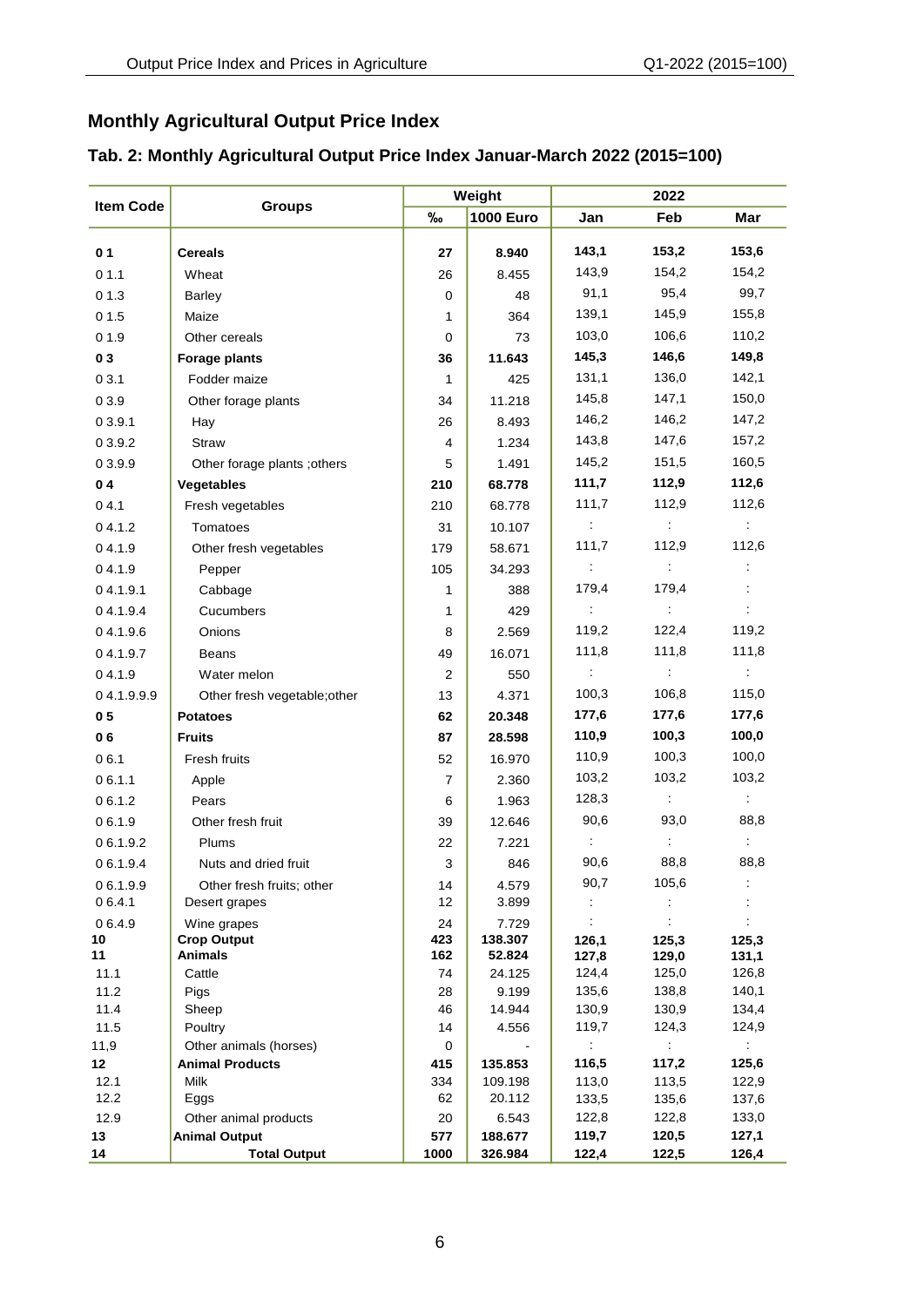## **Monthly Absolute Average Price for some agriculture products**

#### <span id="page-6-0"></span>**Tab 3: Monthly Absolute Average Prices in euro for some major agriculture products, Januar-March 2022 ( 2015=100)**

| <b>Item Code</b> | <b>Groups</b>                    | Unit      | 2022  |       |       |  |  |
|------------------|----------------------------------|-----------|-------|-------|-------|--|--|
|                  |                                  |           | Jan   | Feb   | Mar   |  |  |
| 01.1.            | Wheat <sup>1</sup>               | kg        | 0,28  | 0,30  | 0,30  |  |  |
| 01.3.            | Barley <sup>2</sup>              | kg        | 0,30  | 0,31  | 0,33  |  |  |
| 01.5.            | Maize <sup>3</sup>               | kg        | 0,33  | 0,34  | 0,36  |  |  |
| 01.2.            | $Rye^4$                          | kg        | 0,36  | 0,37  | 0,37  |  |  |
| 01.4.            | Oats <sup>5</sup>                | kg        | 0,33  | 0,34  | 0,36  |  |  |
| 03.9.1           | $\text{Hay}^6$                   | kg        | 0,21  | 0,21  | 0,21  |  |  |
| 03.9.2           | Straw <sup>7</sup>               | kg        | 0,11  | 0,11  | 0,12  |  |  |
| 03.9.9.          | Lucern <sup>8</sup>              | kg        | 0,23  | 0,24  | 0,26  |  |  |
| 05.1.            | Potatoes <sup>9</sup>            | kg        | 0,60  | 0,60  | 0,60  |  |  |
| 04.1.9.1         | Cabbage <sup>10</sup>            | kg        | 0,41  | 0,41  |       |  |  |
| 04.1.9.6         | Onion <sup>11</sup>              | kg        | 0,53  | 0,54  | 0,53  |  |  |
| 04.1.9.9.9       | Pepper <sup>12</sup>             | kg        |       |       |       |  |  |
| 04.1.9.3         | Spinach <sup>13</sup>            | kg        |       |       |       |  |  |
| 04.1.9.7         | Beans <sup>14</sup>              | kg        | 3,00  | 3,00  | 3,00  |  |  |
| 04.1.2           | Tomatoe <sup>15</sup>            | kg        |       |       |       |  |  |
| 04.1.9.4         | Cucumber <sup>16</sup>           | kg        |       |       |       |  |  |
| 04.1.9.9.9.1     | Watermelon <sup>17</sup>         | kg        |       |       |       |  |  |
| 04.1.9.9.9.2     | $Leek^{18}$                      | kg        | 0,91  | 0,93  | 0,90  |  |  |
| 04.1.9.9.9.3     | Garlic <sup>19</sup>             | kg        | 3,71  | 3,64  | 3,26  |  |  |
| 06.1.1           | Apple <sup>20</sup>              | kg        | 0,50  | 0,50  | 0,50  |  |  |
| 06.1.2           | Pear <sup>21</sup>               | kg        | 1,26  |       |       |  |  |
| 06.1.3           | Chestnuts <sup>22</sup>          | kg        | 2,71  |       |       |  |  |
| 06.1.9           | $W$ alnuts $^{23}$               | kg        | 2,50  | 2,53  | 2,53  |  |  |
| 06.1.4.1         | Grape $^{24}$                    | kg        |       |       |       |  |  |
| 11,1             | Cattle <sup>25</sup>             | kg        | 2,76  | 2,77  | 2,80  |  |  |
| 11,2             | $Pigs^{26}$                      | kg        | 3,04  | 3,11  | 3,14  |  |  |
| 11,4             | Sheep <sup>27</sup>              | kg        | 3,23  | 3,23  | 3,31  |  |  |
| 11,5             | Chickens (wilages) <sup>28</sup> | 1 pieces  | 12,79 | 13,29 | 13,29 |  |  |
| 11.5.1           | Chickens (farms) <sup>29</sup>   | 1 pieces  | 2,00  | 2,07  | 2,14  |  |  |
| 12,1             | Milk <sup>30</sup>               | $1$ lit   | 0,34  | 0,34  | 0,37  |  |  |
| 12,9             | Honey <sup>31</sup>              | kg        | 12,00 | 12,00 | 13,00 |  |  |
| 12,2             | $Eggs^{32}$                      | 30 pieces | 2,98  | 3,03  | 3,07  |  |  |

*1 . ) Shows that in these months we do not collect prices for these agriculture products (Cabbage, Pepper, Spinach, Tomatoes, Cucumber, Watermelon, Apple, Pear, Chestnuts, Grape)*

\_\_\_\_\_\_\_\_\_\_\_\_\_\_\_\_\_\_\_\_\_\_\_\_\_\_\_\_\_\_\_\_\_

<sup>1 -</sup> 1 Wheat – is domestic, 2 Barley, 3 Maize – Hybrid 448, 4 Rye, 5 Oats, 6 Hay produced in meadow, 7 Wheat straw (Stubble wheat), 8 Lucerne, 9 potatoes, 10 Cabbage (Hybrid 4 11 Onions- second quality, 12 Pepper- variety Sombork, 13 Spinach- variety Matador, 14 Beans- second quality,15 Tomatoes- variety Arleta, 16 Cucumber- variety Cornishon, 17 Watermelon– is domestic product, 18 Leek, 19 Garlic, 20 Apple, 21 Pear, 22 Chesnuts, 23 Walnuts, 24Grape, 25 Live weight per 1kg for bulls and heifers aged 18-22 months domestic pedigree, 26 Live weight per 1kg for pigs aged 10-12 months domestic pedigree, 27 Live weight per 1kg for sheep domestic pedigree (white, mug) aged older than 12 months, 28 Chicken (Willage)– domestic (18 weeks old), 29 Chicken (farms)– domestic (18 weeks old) , 30 Milk –price for 1litre cow milk with 3.2% fat, 31 Honey domestic product, 32 Price for 30 pieces of eggs, first class of quality,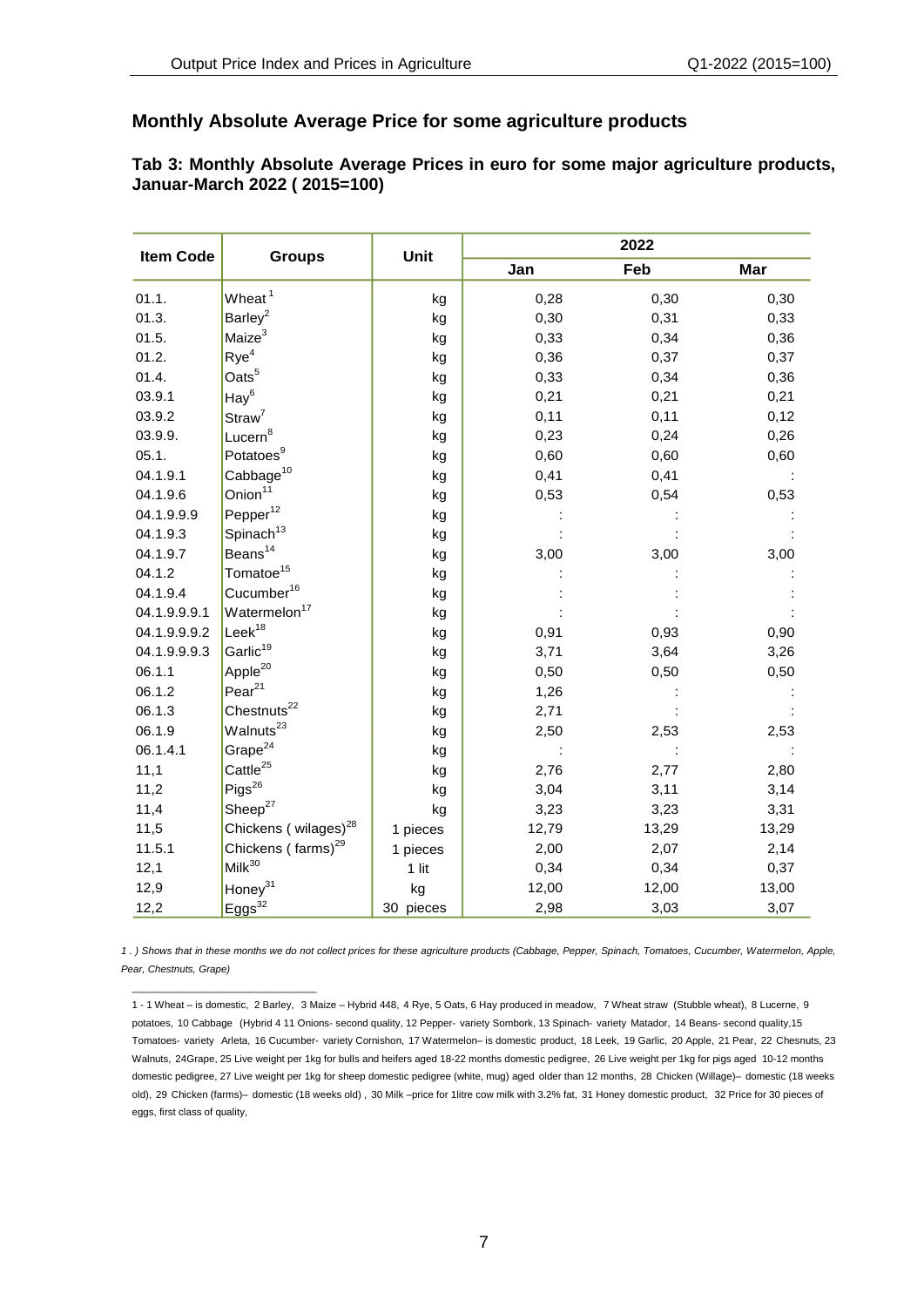

## **Fig. 2: Absolute average prices for wheat and maize, January-December 2021 and first quarter/2022 (2015=100)**

**Fig. 3: Absolute average prices for hay, straw and lucerne, January-December 2021 and first quarter/2022 (2015=100)** 

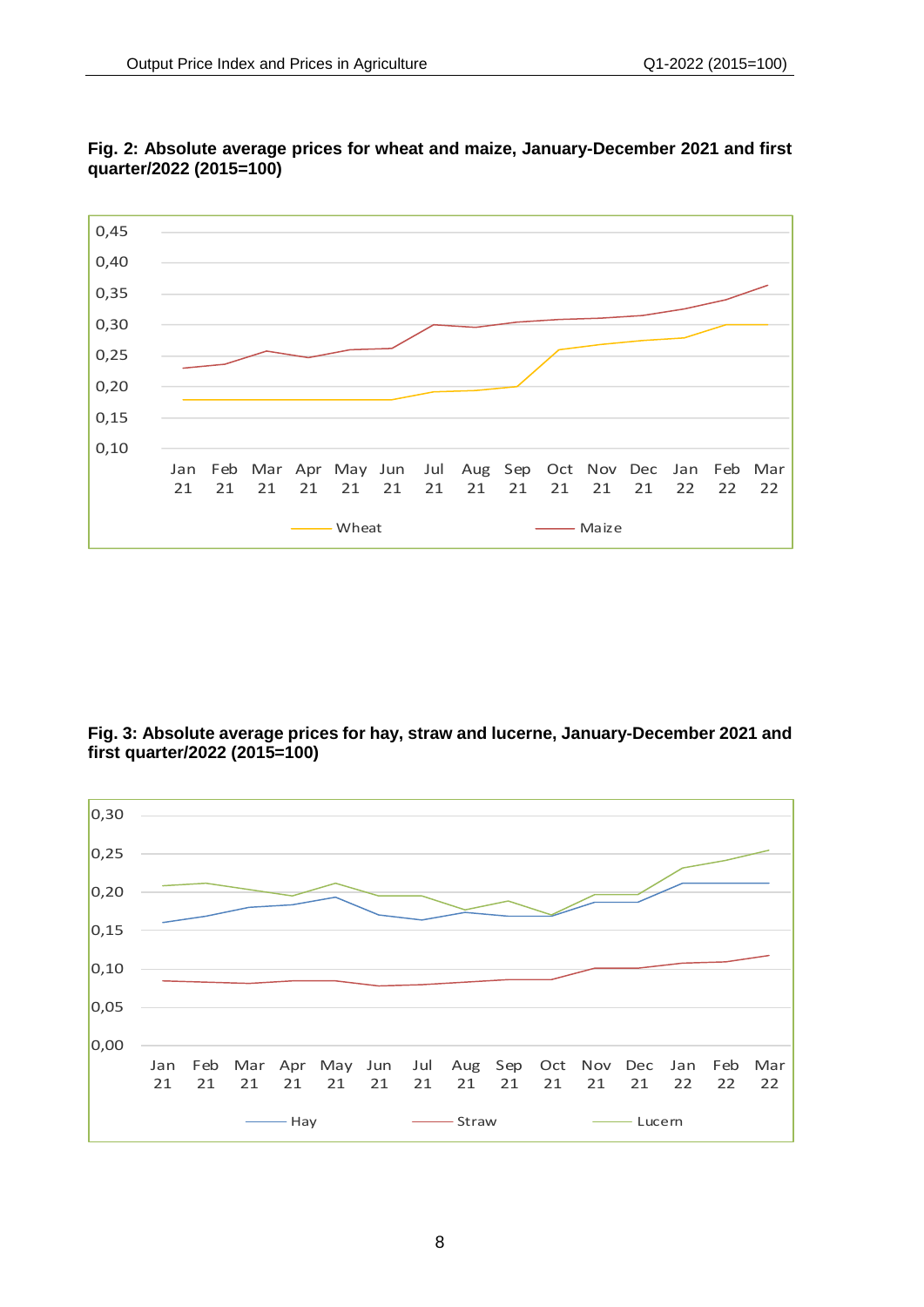

**Fig. 4: Absolute average prices for potatoes, tomatoes, pepper and cabbage, January-December 2021 and first quarter/2022 (2015=100)** 

**Fig. 5: Absolute average prices for heifers and bulls, pigs and sheep calculated as live weight January-December 2021 and first quarter/2022 (2015=100)** 

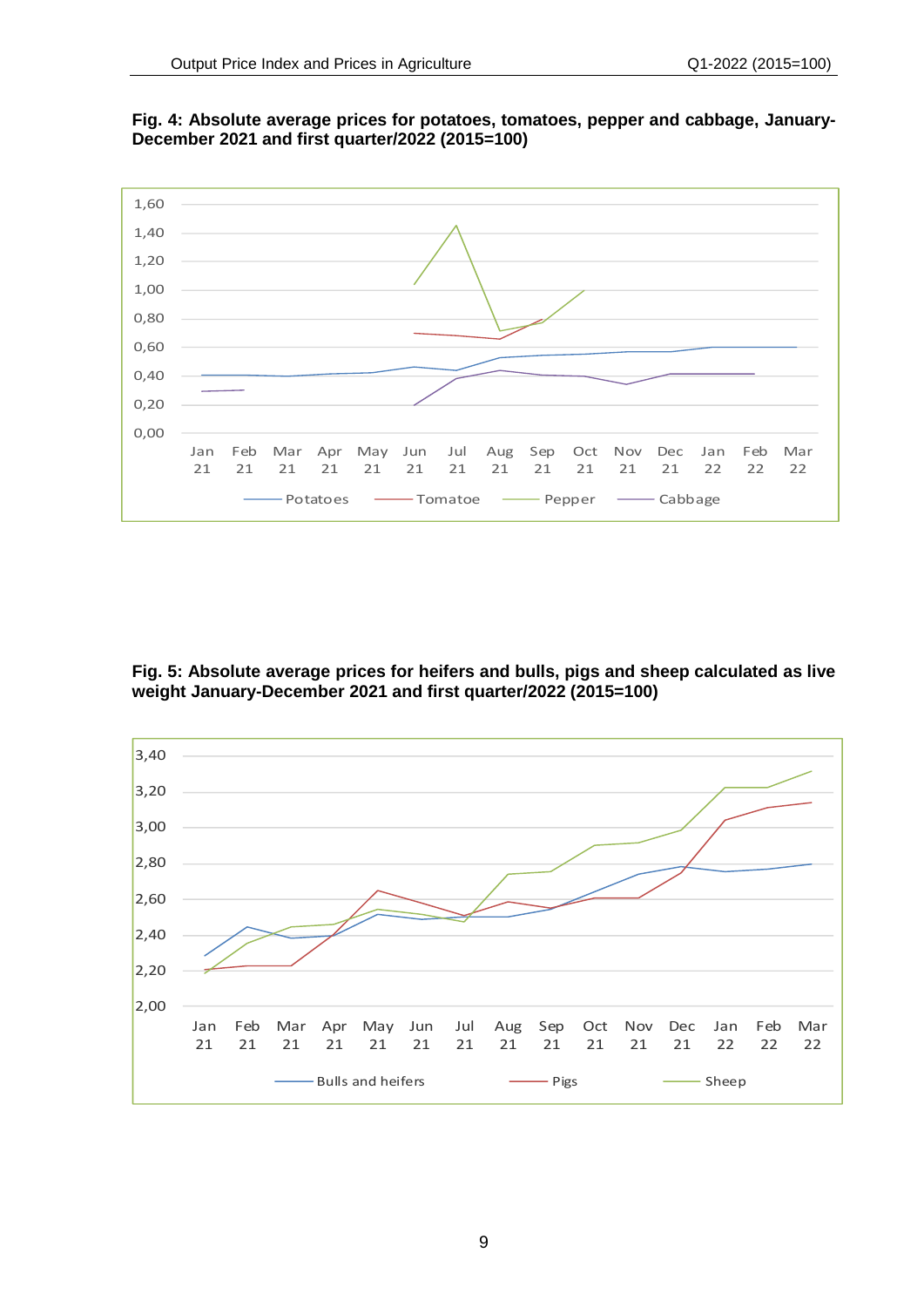## Methodological explanations

Prices and Price indices in this publication have been calculated according standards for price statistics in European Union. The project for calculating these Prices and Price Indices was conducted in the frame of the project of "Improving agro monetary statistics" in cooperation with Statistic Sweden and with financial support by Sida (Swedish International Development Cooperation Agency).

Prices have been collected since November 2003 and are collected in seven regions: Pristina, Mitrovica, Peja, Gjakova ,Prizren, Ferizaj and Gjilan,. Prices are collected around the 15th in every month. Since the start the number of different prices that are collected have increased step by step. Therefore, some prices are not available for the whole period. Prices are now collected for 71 products and measures prices that farmers receive for the part of their production that are sold. Weights to calculate aggregated indices are mainly based on Economic Accounts of Agriculture (EAA) from 2015, which is the base year in the indices (2015=100). It should be pointed out that the weights, in value or promille, only reflect the part of the agricultural production in Kosovo that are sold outside the agricultural household. For some products the value of the total production can be considerably higher than what is reflected in the weights.

According to EU standards, quarterly and annual indices are supposed to be calculated by each member state. The EU indices in this publication follow the methodology developed in EU. For national needs, also a monthly index is calculated. This index is calculated slightly different from the quarterly index. In short, the monthly index does not use monthly weights on aggregated level (when calculating code 10, 13 and 14). However, for most crop groups (code 01, 03, 04 and 06) monthly weights are used within the group to calculate the group aggregates. On the other hand, the quarterly index has variable quarterly weights everywhere. For this reason, the monthly and the quarterly indices might have slightly different developments if they are compared. However, the EU annual index and the Kosovo annual index are exactly the same. In both cases, the index is calculated as weighted annual index with monthly respectively quarterly weights.

The total weights, quarterly weights and monthly weights are fix during the base period. They all reflect the situation that was present in 2015. By having fix weights, the index is guaranteed only to measure price movements, which is the purpose of the index.

To compare the EU index presented in this publication with other countries, the Eurostat website is recommended (http://epp.eurostat.ec.europa.eu/portal/page/portal/eurostat/home).

#### **Calculation of elementary Price Index**

Calculations of elementary indices are in general done by using following formula, with un-weighted arithmetic mean price.

$$
R_i^t = \frac{\frac{1}{n}\sum P_{ij}^t}{\frac{1}{n}\sum P_{ij}^o} \cdot 100
$$

- Rti Elementary index for month t and product i
- P Collected price
- i Product i
- $j -$  Price j recorded for product (in general price for region 1,2,...,n)
- t- Observed month
- 0 Base month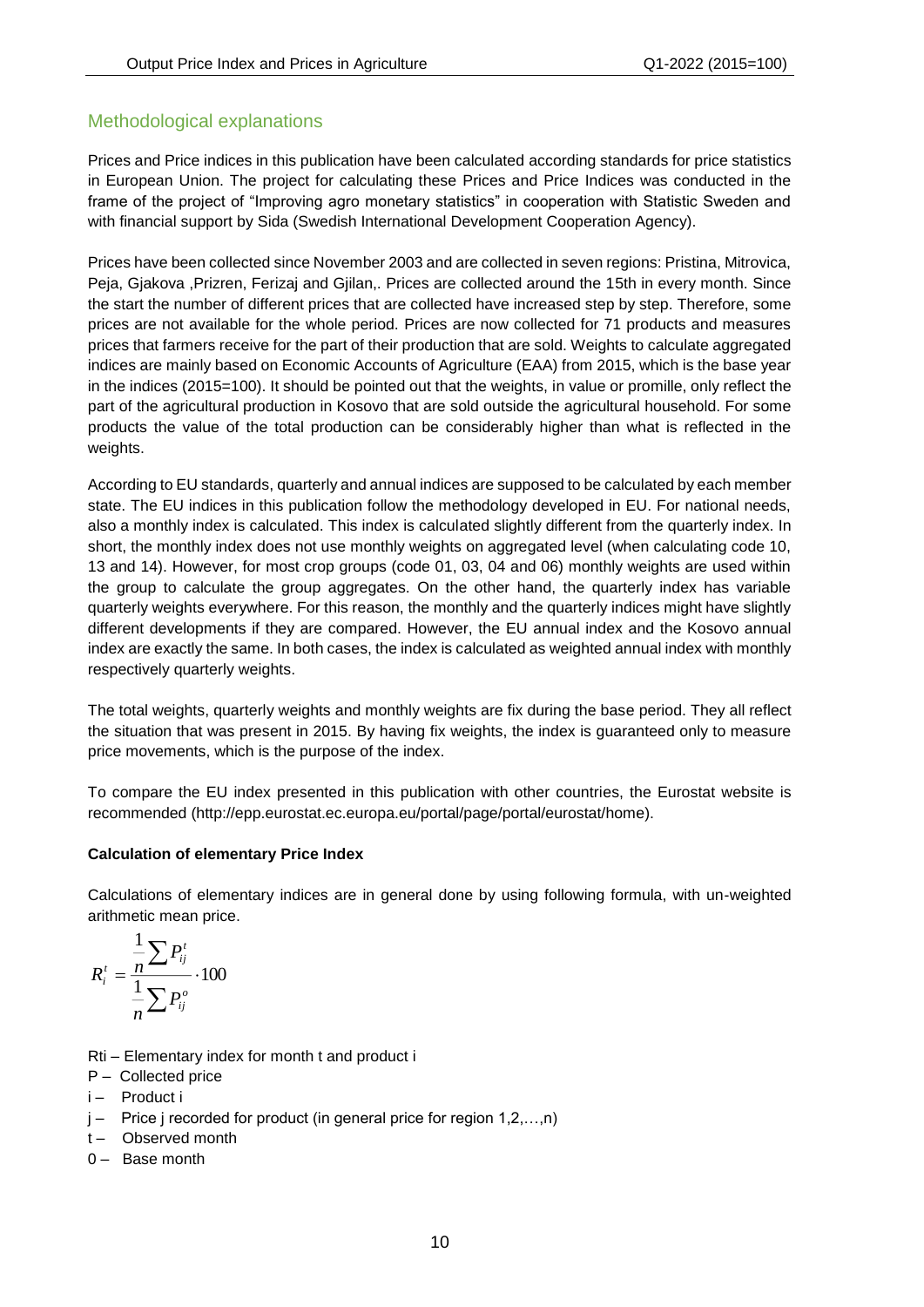#### **Calculation of aggregated Price Index**

Calculating aggregated index for total Output or subgroups of Output Index is done using following formula.

$$
I^t = \sum \Bigl( \begin{array}{c} R_i^t \cdot \frac{w_i^0}{\sum w_i^0} \end{array} \Bigr)
$$

- It Aggregated index for period t
- w0i Weighting factor in base period for product i

i – Product i

t- Observed month

0 – Base month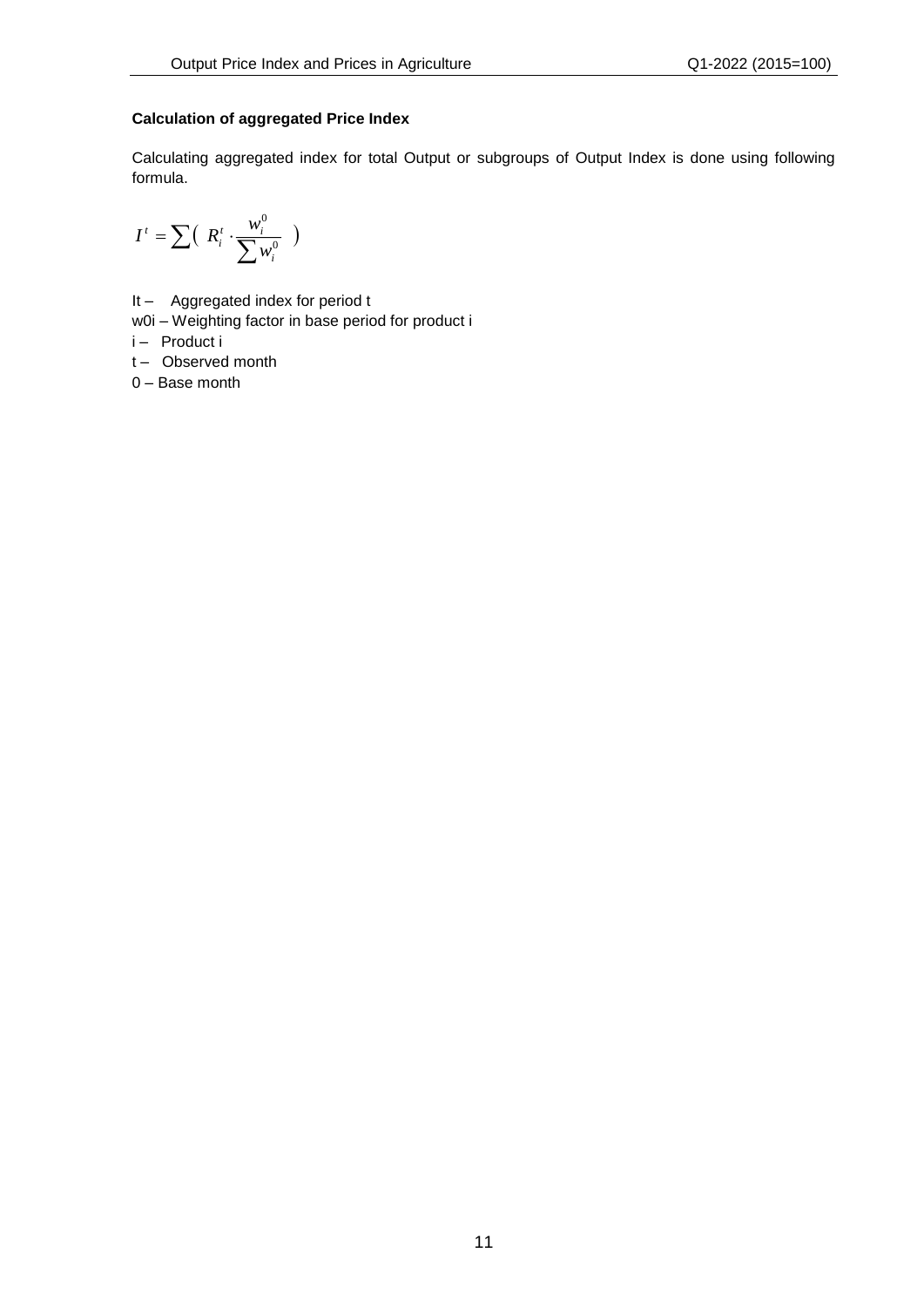## **Questionnaire**

| $\bigcap$<br>H <sub>cm</sub><br>$Hcm$ name |  |
|--------------------------------------------|--|

| Item<br>number         | Item name                                                                                                       |  |                                                                                                                                                       |                                  | Quantity | Unit |  |  |
|------------------------|-----------------------------------------------------------------------------------------------------------------|--|-------------------------------------------------------------------------------------------------------------------------------------------------------|----------------------------------|----------|------|--|--|
| <b>Price Collector</b> |                                                                                                                 |  |                                                                                                                                                       | <b>Collection place/ Company</b> |          |      |  |  |
| Date                   |                                                                                                                 |  |                                                                                                                                                       |                                  |          |      |  |  |
| Price                  |                                                                                                                 |  |                                                                                                                                                       |                                  |          |      |  |  |
| Enumerators notes      |                                                                                                                 |  |                                                                                                                                                       |                                  |          |      |  |  |
|                        | - Changes in the detailed description, date for changes<br>Price observation, alt. valuation of quality change) |  | - Detailed description of specific variety selected for re-pricing<br>- Treatment of quality change when description changed (information of over-lap |                                  |          |      |  |  |
|                        |                                                                                                                 |  |                                                                                                                                                       |                                  |          |      |  |  |